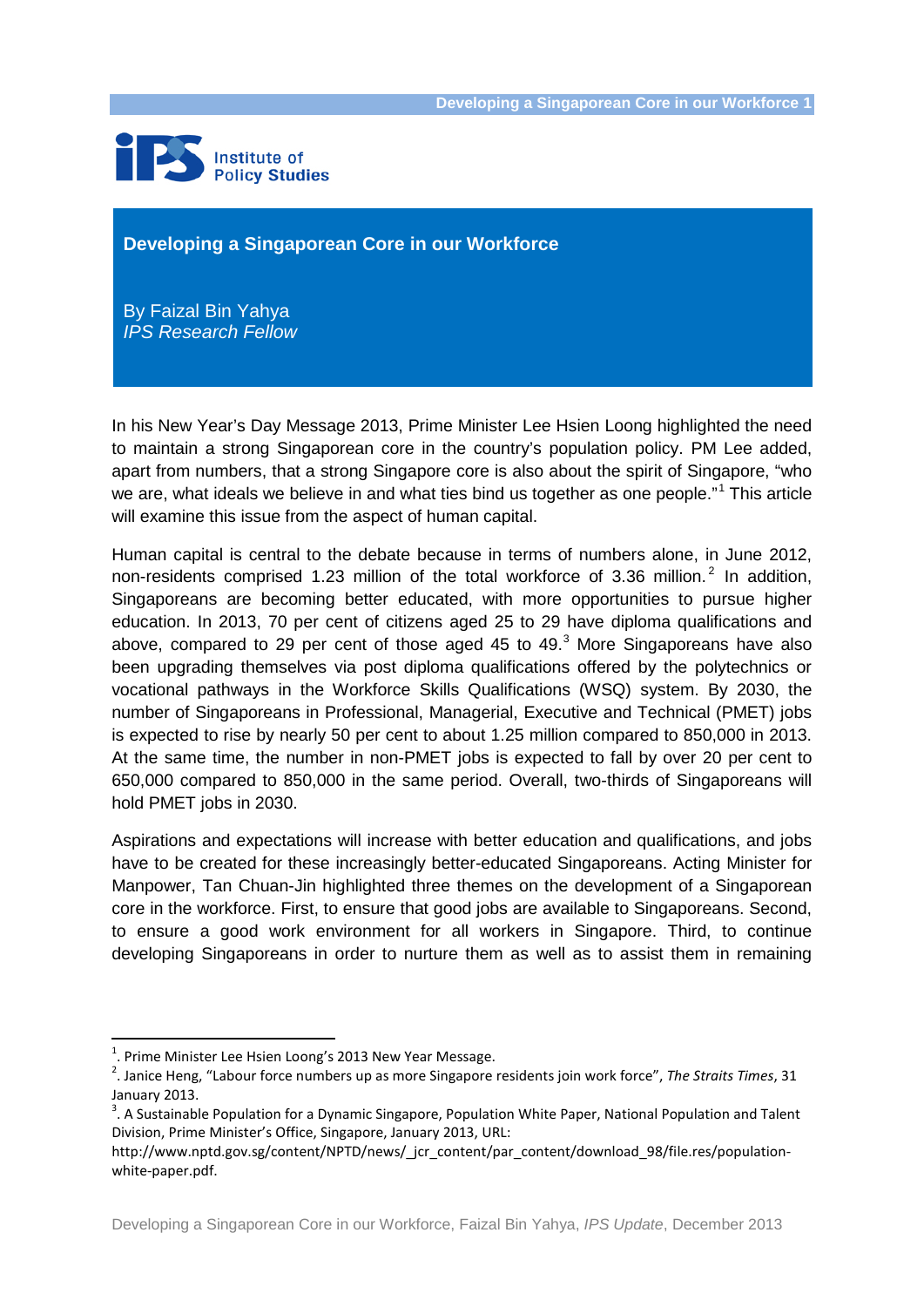employable so that they can provide for their families.<sup>[4](#page-1-0)</sup> Back in 2006, former senior civil servant Ngiam Tong Dow, made this now famous quote, "grow your own timber", with reference to the need to develop and nurture local small and medium enterprises (SMEs) in Singapore.<sup>[5](#page-1-1)</sup> Ngiam was speaking in the context of Singapore's economic model that seemed to place greater emphasis on multinational companies (MNCs) instead of its own SMEs.

Ngiam commented, "I'm not a supporter of SMEs just for the sake of more SMEs, but we must grow our own roots. Creative Technology's Sim Wong Hoo is one and Hyflux's Olivia Lum is another but that's too few. We have been flying on auto-pilot for too long. The MNCs have contributed a lot to Singapore but they are totally unsentimental people. The moment you're non-competitive, they just relocate."[6](#page-1-2)

In Singapore, SMEs are defined as companies with annual sales turnover of not more than \$100 million and employee size of not more than 200 workers.<sup>[7](#page-1-3)</sup> It could be argued that SMEs are more critical in terms of employment and business activities compared to MNCs, as SMEs form 99 per cent of all enterprises in Singapore and employ seven out of every 10 workers. In addition, SMEs contributed to more than 50 per cent of economic output and 70 per cent of employment.<sup>[8](#page-1-4)</sup>

In relation to employment practices, developing and nurturing the talents of a Singaporean core to its fullest potential are crucial. In this regard, while some have been critical about the Ministry of Manpower's recent regulations and guidelines about fair employment practices (rolled out in September 2013), it is only reasonable and fair that companies including MNCs operating in Singapore bear a responsibility to the local communities in their employment practices.<sup>[9](#page-1-5)</sup> In essence, this forms a large part of the social compact that the government has with Singaporeans. The measures aimed at developing a Singaporean core in the workforce included targeting specific sectors such as the following:

### *Banking*

The financial industry is one of the key sectors in a knowledge-based economy but has been often criticised as not providing equal opportunities for Singaporeans. Deputy Prime Minister Tharman Shanmugaratnam and Acting Minister Tan Chuan-Jin have had meetings with the senior management of several financial institutions on a number of occasions to emphasise that they should make a more concerted effort to develop a local talent pipeline. The senior management of these financial institutions, to their credit, had agreed that they had not paid enough attention to hiring practices in their respective institutions and as a result unhealthy

<span id="page-1-0"></span><sup>-&</sup>lt;br>4 . "Developing the Singaporean Core in our Workforce", Committee of Supply (Speech 2) by Mr. Tan Chuan-Jin, Minister of State for Manpower and National Development, Parliament, Singapore, 5 March 2012.

<span id="page-1-1"></span> $5$ . Interview with EDB Society President, Ngiam Tong Dow, 26 May 2006, URL:

http://jadeite.ketsugi.com/2006/05/16/interview-with-edbsocietypresident-mr-ngiamtongdow/#more-1122 <sup>6</sup>  $6.$  Ibid.

<span id="page-1-3"></span><span id="page-1-2"></span><sup>&</sup>lt;sup>7</sup>. Definition from Spring Singapore website, URL: http://www.spring.gov.sg/AboutUs/PI/Pages/Performance-Indicators.aspx

<sup>&</sup>lt;sup>8</sup>. "MTI announces measures to help SMEs improve their productivity", Channel NewsAsia, 3 December 2012.<br><sup>9</sup>. "Fair 8 Unglusius Wark Places for Singgersone", Committee of Sunnly Speech (Part 4), Asting Minister for

<span id="page-1-5"></span><span id="page-1-4"></span><sup>. &</sup>quot;Fair & Inclusive Work Places for Singaporeans", Committee of Supply Speech (Part 4), Acting Minister for Manpower, Tan Chuan-Jin, 14 March 2013.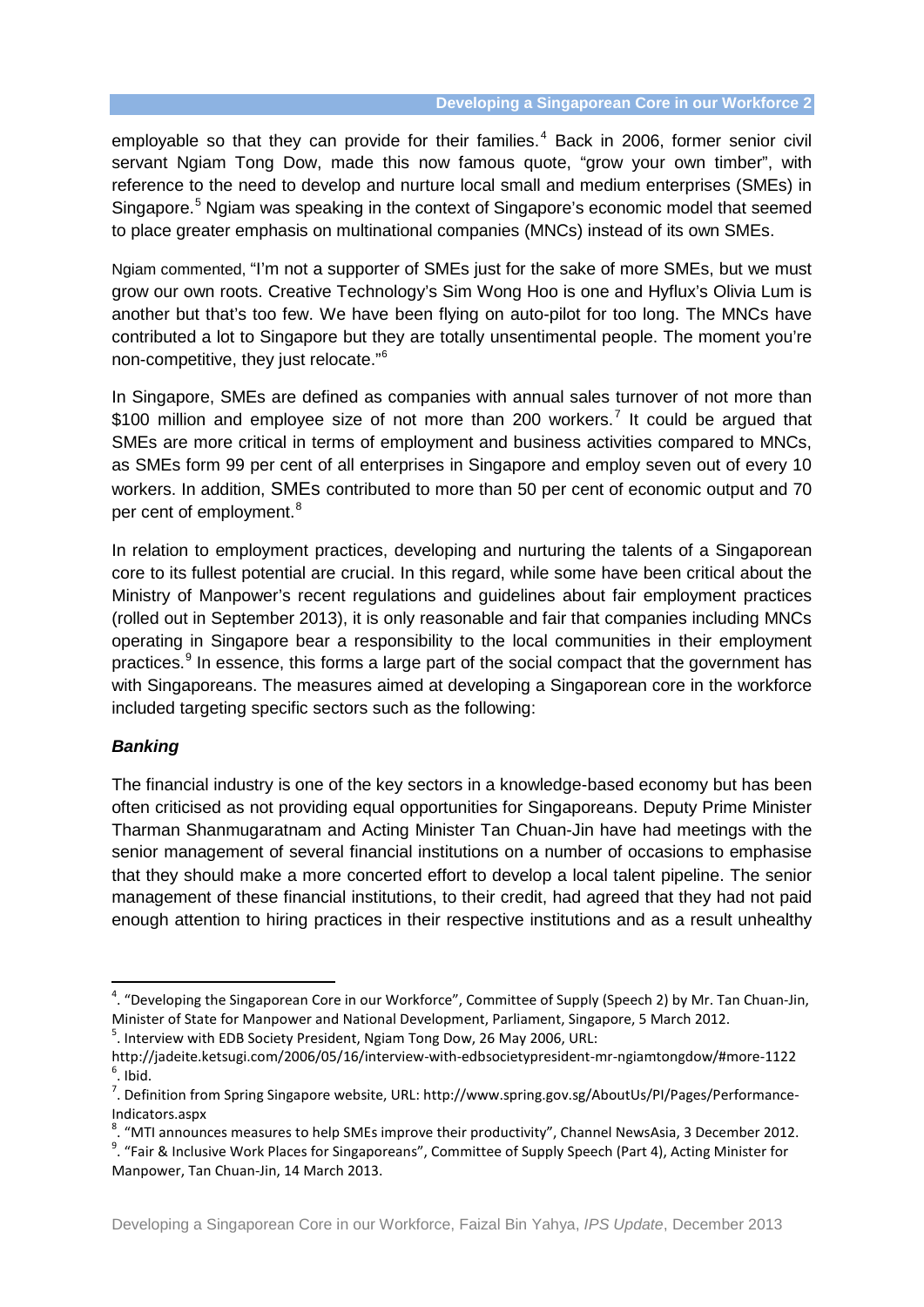enclaves have emerged.<sup>[10](#page-2-0)</sup> In this regard, there is a need to be more conscious of having diversity in their workforce to avoid clustering among their employees based on nationalities. The Ministry for Manpower (MOM) and Tripartite Alliance for Fair Employment Practices (TAFEP) have also engaged HR managers and companies' management to remind them of their obligations to attract and nurture Singaporeans based on merit.

## *Scientific R&D*

Singapore is working towards wooing back home its top scientists working abroad. Under the Returning Singaporean Scientists scheme, local research institutions and universities will head-hunt these scientists to take on leadership positions, such as heads of laboratories or institutes in Singapore. Under the scheme, measures such as full funding support for research work and establishing laboratories at universities in Singapore will be provided.<sup>[11](#page-2-1)</sup> The aim of the scheme is to anchor research capabilities and grow the Singaporean core in R&D.

# *Specific Employment Measures*

In general, the growing number of Singaporeans in the PMET category poses a challenge for the government to ensure that they are not discriminated in sectors such as finance, information technology and communications, which would adversely impact the creation of a Singaporean core in the workforce. The launch of Caliberlink, a one-stop service point for PMETs is aimed at complementing existing career centres at the Community Development Councils and those operated by E2i (Employment and Employability Institute). MOM and the Singapore Workforce Development Agency (WDA) have also launched a continuing education and training initiative for PMETs called STEP (Skills Training for Excellence Programme). The WDA has appointed the Association of Small and Medium Enterprises (ASME) as a programme partner to manage Max Talent, which is a place-and-train programme for SMEs to recruit and retain PMETs.<sup>[12](#page-2-2)</sup> This will help to fulfil the dual purpose of widening employment opportunities for PMETs as well as help SMEs to recruit talent for their respective businesses.

In terms of specific policy recommendations, perhaps Singapore could look to its neighbours such as Indonesia in terms of how they are managing their foreign human capital. In their legislative acts governing manpower, employers are obliged "to appoint workers of Indonesian citizenship as accompanying working partners for workers of foreign citizenship whereby the workers of foreign citizenship shall transfer technologies and their expertise to their Indonesian working partners"[13](#page-2-3). Regarding human resource positions, Indonesian laws state: "No worker of foreign citizenship is allowed to occupy positions that deal with personnel and/or occupy certain positions". The certain positions shall be determined by and specified with a ministerial decision.

<span id="page-2-0"></span><sup>&</sup>lt;sup>10</sup>. Ibid.<br><sup>11</sup>. Grace Chua, "Singapore to woo home top scientists to anchor research capabilities and grow core in R&D",

<span id="page-2-2"></span><span id="page-2-1"></span>*The Straits Times*, 26 October 2013.<br><sup>12</sup>. "Developing the Singaporean Core in our Workforce", Committee of Supply (Speech 2) by Tan Chuan-Jin, Minister of State for Manpower and National Development, Parliament, Singapore, 5 March 2012.

<span id="page-2-3"></span><sup>&</sup>lt;sup>13</sup>. Act of the Republic of Indonesia, Number 13 Year 2013, Concerning Manpower, State Gazette of the Republic of Indonesia.